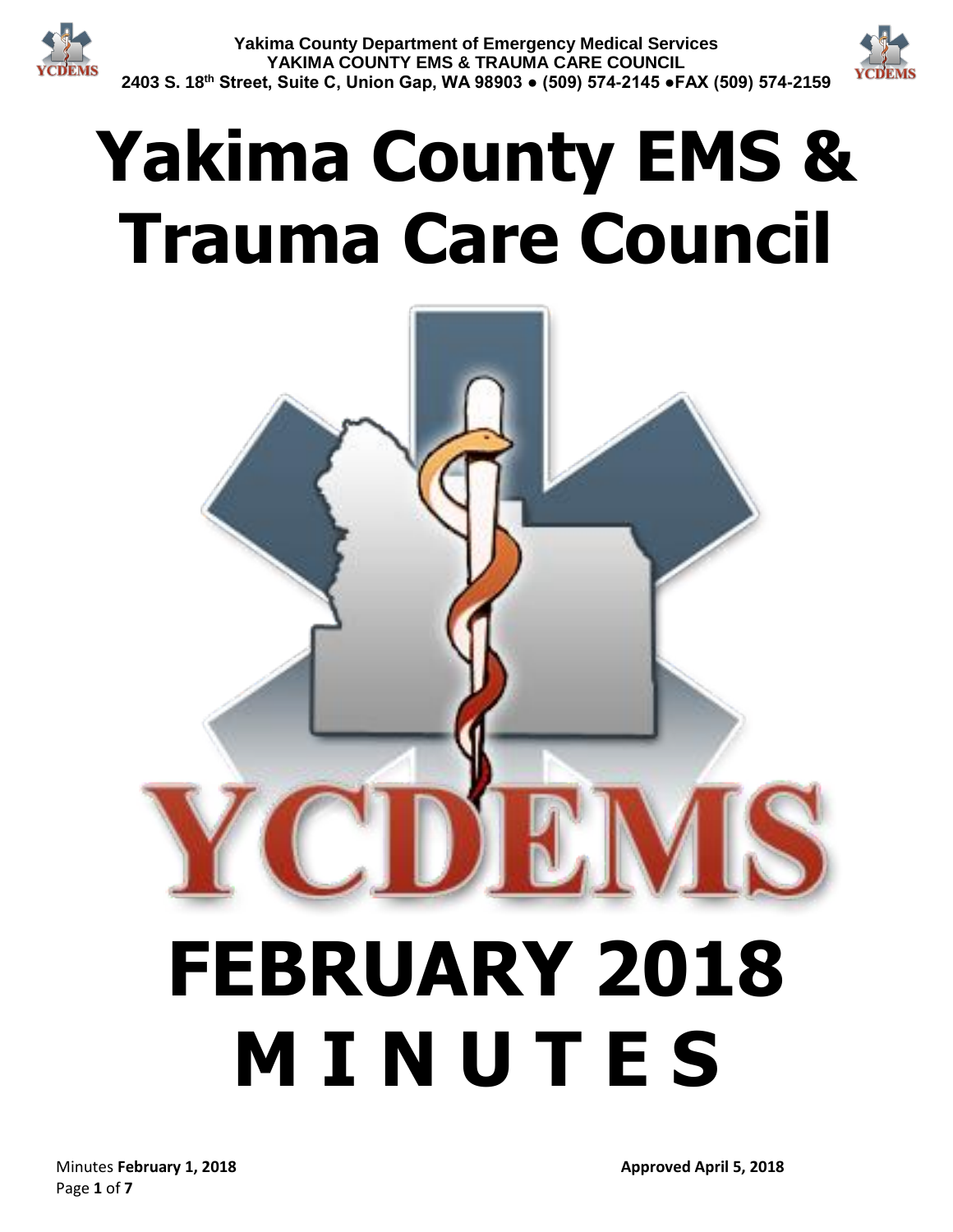



#### **Yakima County EMS & Trauma Care Council Attendance Record for January– December 2018**

| <b>Agency/Department</b>                                                   | Representative                              | <b>Alternate</b>                                                      | Feb               |                  |              | <b>April</b> |             | <b>June</b>        |             | Aug |             | <b>Oct</b> |             | <b>Dec</b> |  |
|----------------------------------------------------------------------------|---------------------------------------------|-----------------------------------------------------------------------|-------------------|------------------|--------------|--------------|-------------|--------------------|-------------|-----|-------------|------------|-------------|------------|--|
|                                                                            |                                             |                                                                       | R                 | A                | R            | A            | R           | A                  | $\mathbf R$ | A   | R           | A          | R           | A          |  |
| Consumer                                                                   | Loren Belton,<br><b>YVCOG</b>               | Open                                                                  |                   |                  |              |              |             |                    |             |     |             |            |             |            |  |
| <b>Medical Control</b>                                                     | Ben Maltz MPD                               | Designee                                                              |                   |                  |              |              |             |                    |             |     |             |            |             |            |  |
| Elected Official (Fire<br>Commissioner/Mayor/City                          | Ken Eakin, Fire<br>Commissioner,            | Kay Funk, City of                                                     | $\mathsf{X}$<br>X |                  |              |              |             |                    |             |     |             |            |             |            |  |
| Council Member)                                                            | <b>WVFD</b>                                 | Yakima Council                                                        |                   |                  |              |              |             |                    |             |     |             |            |             |            |  |
| Law Enforcement                                                            | Open                                        | Open                                                                  |                   |                  |              |              |             |                    |             |     |             |            |             |            |  |
| Yakima County Training<br>Officer's Association                            | Jim Johnston, West<br>Valley FD             | Open                                                                  |                   |                  |              |              |             |                    |             |     |             |            |             |            |  |
| Yakima County 9-1-1                                                        | Brad Coughenour,<br>SunCom 911              | Stacey Garcia,<br>SunCom 911                                          | X                 |                  |              |              |             |                    |             |     |             |            |             |            |  |
| Yakima County Department<br>of Emergency Medical<br>Services               | Tony Miller,<br>Manager                     | Wendy Moudy,<br>Training<br>Coordinator                               | X                 | X                |              |              |             |                    |             |     |             |            |             |            |  |
|                                                                            | Diane Koch,<br>Secretary                    | None                                                                  | X                 |                  |              |              |             |                    |             |     |             |            |             |            |  |
| <b>UPPER VALLEY REPRESENTATIVES</b>                                        |                                             |                                                                       |                   |                  |              |              |             |                    |             |     |             |            |             |            |  |
| <b>Agency/Department</b>                                                   | Representative                              | <b>Alternate</b>                                                      | Feb               |                  | <b>April</b> |              |             | <b>June</b>        |             | Aug |             | Oct        |             | <b>Dec</b> |  |
|                                                                            |                                             |                                                                       | R                 | $\blacktriangle$ | $\mathbf R$  | A            | R           | A                  | $\mathbf R$ | A   | $\mathbf R$ | A          | $\mathbf R$ | A          |  |
| <b>Fire Service</b>                                                        | Ken Frazier, Gleed<br><b>FD</b>             | Gary Hanna,<br>Selah FD                                               | X                 |                  |              |              |             |                    |             |     |             |            |             |            |  |
| Hospital (Nursing<br>Administration)                                       | Tammy Pettis,<br>Virginia Mason<br>Memorial | Laurie Robinson,<br>Astria Regional<br>Medical Center,<br>Chair-Elect | X                 | X                |              |              |             |                    |             |     |             |            |             |            |  |
| Ambulance Service<br>(alternate each year<br>between ambulance<br>services | Brian Ireton, ALS                           | Dave Lynde,<br>AMR, Chair                                             | X                 | X                |              |              |             |                    |             |     |             |            |             |            |  |
| <b>LOWER VALLEY REPRESENTATIVES</b>                                        |                                             |                                                                       |                   |                  |              |              |             |                    |             |     |             |            |             |            |  |
| <b>Agency/Department</b>                                                   | Representative                              | <b>Alternate</b>                                                      | Feb               |                  | <b>April</b> |              | <b>June</b> |                    | Aug         |     | Oct         |            | <b>Dec</b>  |            |  |
|                                                                            |                                             |                                                                       | R                 | A                | R            | A            | R           | A                  | R           | A   | R           | A          | R           | A          |  |
| <b>Fire Service</b>                                                        | Joel Byam, FD #5                            | Tim Smith,<br>Toppenish FD                                            |                   |                  |              |              |             |                    |             |     |             |            |             |            |  |
| Hospital (Nursing                                                          | Open Astria                                 | Open Astria<br>Sunnyside                                              |                   |                  |              |              |             |                    |             |     |             |            |             |            |  |
| Administration)                                                            | Toppenish Hospital                          | Hospital                                                              |                   |                  |              |              |             |                    |             |     |             |            |             |            |  |
| Ambulance Service                                                          | Aaron Markham,<br>SSFD, Past-Chair          | Open,<br><b>WSA</b>                                                   | X                 |                  |              |              |             |                    |             |     |             |            |             |            |  |
|                                                                            |                                             | <b>EX-OFFICIO MEMBERS</b>                                             |                   |                  |              |              |             |                    |             |     |             |            |             |            |  |
| <b>Agency/Department</b>                                                   |                                             | Representative                                                        | Feb               |                  |              | <b>April</b> |             | <b>June</b><br>Aug |             |     | Oct         |            |             | <b>Dec</b> |  |
| South Central Region EMS & Trauma Care Council                             |                                             | Zita Wiltgen                                                          | X                 |                  |              |              |             |                    |             |     |             |            |             |            |  |

**It is the responsibility of the representative to contact his/her alternate when he/she is unable to attend the meeting.**

By-Law, Article III

1.1 Each seat will select one representative and one alternate to the Board of Directors. Each seat will be permitted one representative with one vote. Alternates vote in the absence of the regular representative. All members of the Board of Directors shall be selected prior to the annual meeting for the coming year.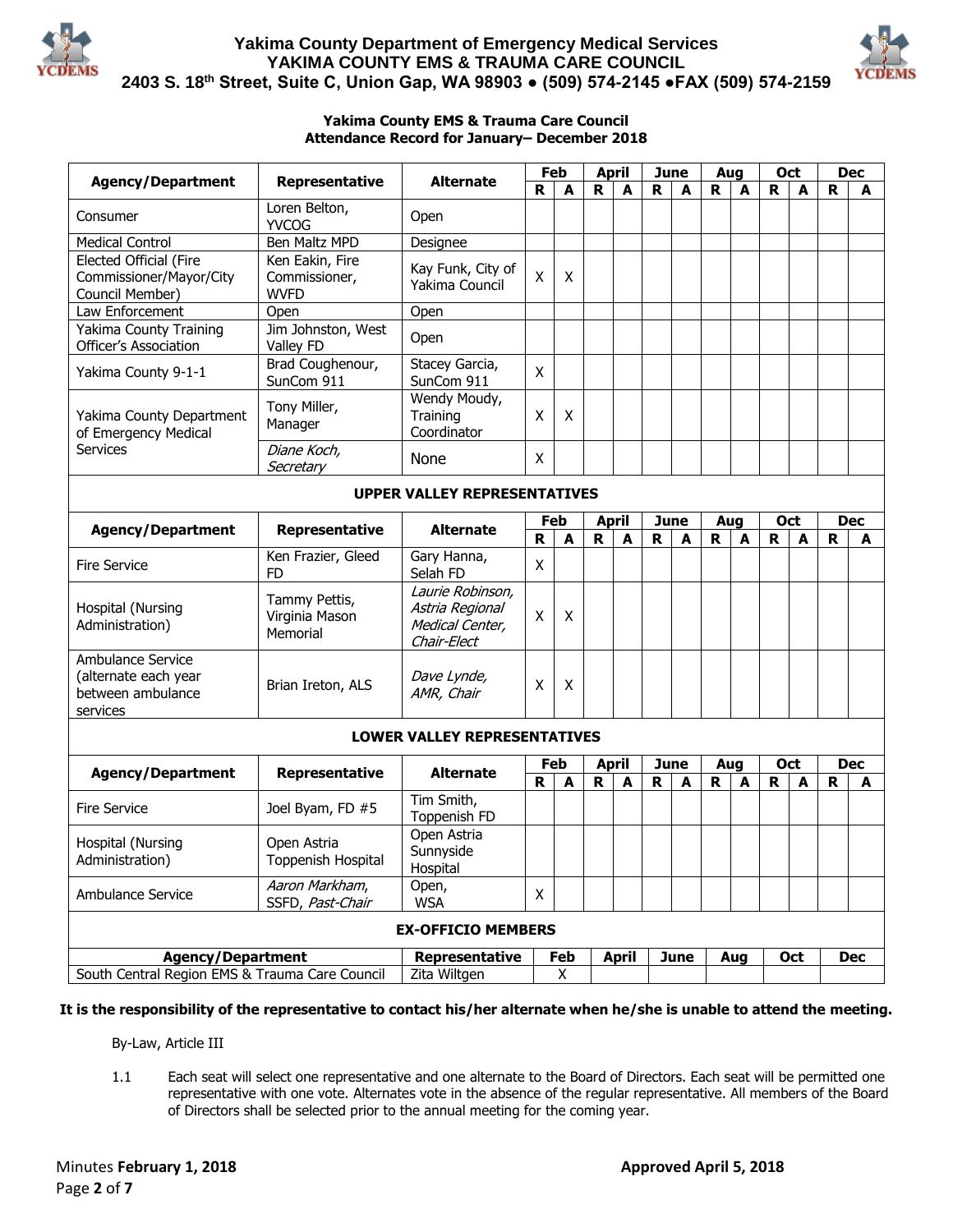



- **1. Roll call** with 12 present. Eight representatives and 4 alternates. Four alternates were voting at this meeting.
- **2. Guests**: Suzy Beck & Jonas Landstrom, Airlift Northwest.

# **3. Approval and correction of minutes**

Tammy Pettis, noted that both of the representative for Lower Valley Hospitals should be open. Tammy made a motion to approve the December minutes, with the above noted change. Seconded by Aaron Markham. Motion carried.

# **4. Treasurers Report –**

Aaron Markham reported that when the cash box was found and counted there was only \$80.33. The last bank statement was from March 2004 for \$109. It was noted that the bank was charging \$5 per month for an inactive account. It is thought that at some point the money was withdrew from the bank due to the monthly charges.

Ken Frazier made a motion that we donate all remaining petty cash funds to volunteer Firefighter Dora Gunnoe who recently lost her husband in an accident. Seconded by Aaron Markham. Motion carried.

Brad Coughenour made a motion to close all account for the council and dissolve the Treasurer position. Seconded by Aaron Markham. Motion carried.

# **5. Correspondence** - None

# **6. Committee Reports**

# **Medical Control: Ben Maltz, MD**

Tony Miller report that Dr. Maltz will be here next Thursday and Friday. Has been reviewing protocols and will be making some adjustments. Next Thursday he will be meeting with ER directors.

# **Regional Council: Dave Lynde**

A. Steering Committee update:

- Steve Bowman has resigned
- No budget cuts introduced so far for EMS and Trauma
- All positions are filled
- Seeing opioid bills being introduced, these have a strong potential to effect EMS.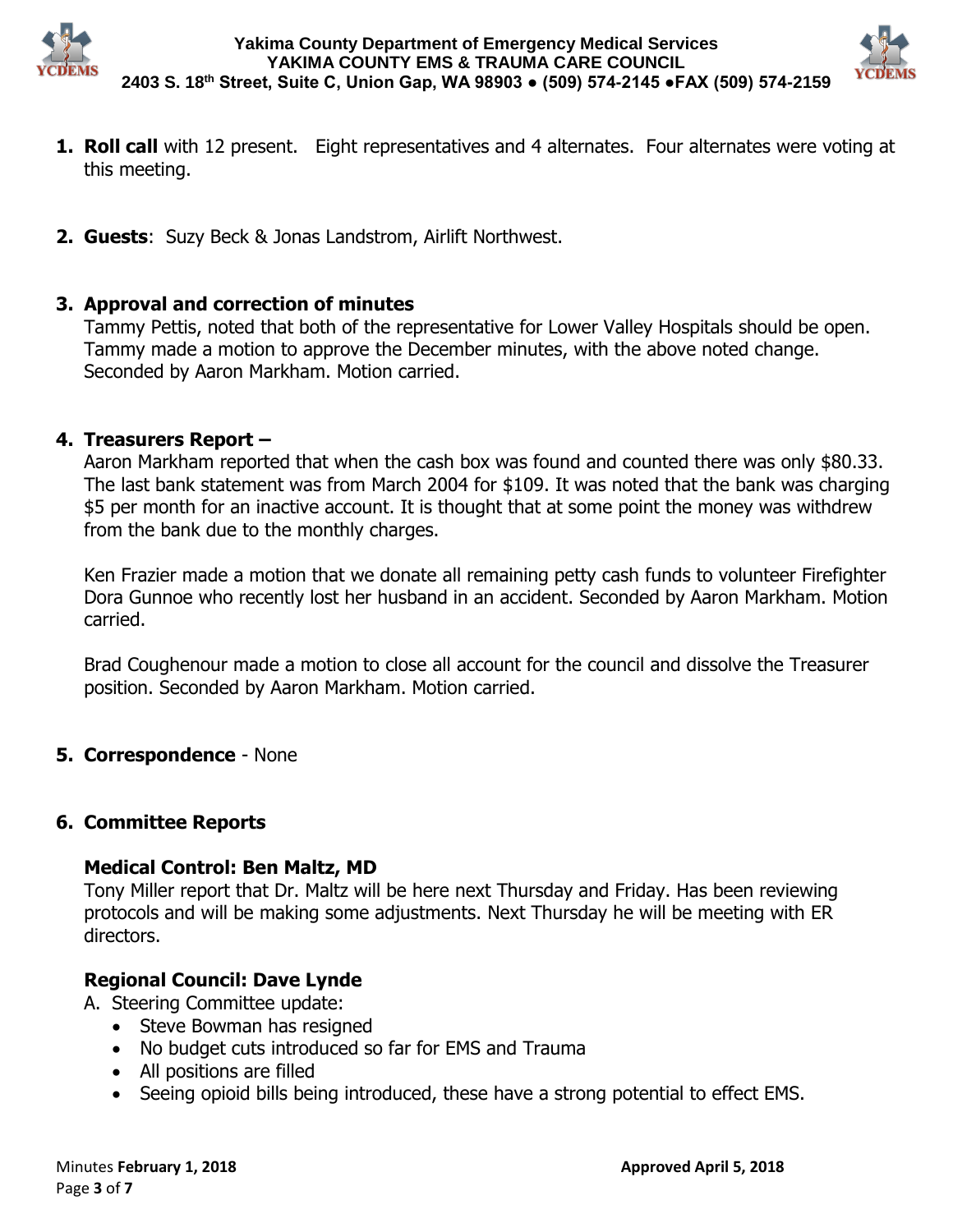



- B. Rulemaking:
	- Trauma designation is finishing up the analysis with a final public hearing likely in March
	- Trauma Registry is holding stakeholder meetings and anticipate these to conclude at the end of summer.
	- EMS is holding stakeholder meetings and anticipate these to last into 2019
- C. Legislative:
	- HB2498 creating a special credentialing process for military spouses. Would avoid MPR or agency affiliation for certification and work outside of EMS. The MPD representative spoke against this and there appeared to be no support from the group.
- D. Implementation of 2017 Legislation:
	- SSB5751 Authorizes the Department of Health to approve the use of non-medically trained ambulance drivers for volunteer municipal corporations in rural areas. DOH is developing a procedure for approval. DOH is finalizing changes to EMS Service Licensure and Verification applications to support the approval process. Once all forms have been finalized, DOH anticipates communicating process to stakeholders through holding a webinar, updating their website with an FAQ and forms, announcing changes through Gov Delivery Listserve announcements, and presenting in meetings as stakeholders request. Hoping to present process at the Rural Healthcare Conference. Until the approval process and forms are finalized, qualifying departments may contact Jason Norris to facilitate approval through an existing variance process.
	- SHB 1358 Requires the HCA to develop a reimbursement mechanism for CARES programs established under the 5591 CARES legislation from 2015. The department continues to meet monthly with the HCA to provide technical guidance about EMS regulations, and the process for licensure and certification of professionals. We have begun drafting a report for the legislature. We will engage stakeholders when a final concept has been determined.
	- E2SHB 1258 Travis Alert bill requires the department to establish a workgroup to design a training program for EMS providers to improve management of persons with disabilities on the scene of an emergency. The Travis Alert workgroup is meeting monthly. End products of this work will include a suggested curricula and equivalent trainings, checklists, and suggested patient care protocols for EMS professionals to use on the scene of an emergency. Anticipate another 7 or 8 months of work.
- E. TAC
	- Presentation from Hospital TAC of three new guidelines introduced and revision of two. Introduced were Major Burns, Minor Burns, and Massive Transfusion. Revised were C-spine Clearance and management of a TBI patient. Future guidelines around mild TBI, NAT and Trauma QI. All guidelines are online an easily accessed by googling WA Trauma Guidelines: [https://www.doh.wa.gov/ForPublicHealthandHealthcareProviders/EmergencyMedicalService](https://www.doh.wa.gov/ForPublicHealthandHealthcareProviders/EmergencyMedicalServicesEMSSystems/TraumaSystem/EMSandTraumaCareClinicalGuidelines) [sEMSSystems/TraumaSystem/EMSandTraumaCareClinicalGuidelines](https://www.doh.wa.gov/ForPublicHealthandHealthcareProviders/EmergencyMedicalServicesEMSSystems/TraumaSystem/EMSandTraumaCareClinicalGuidelines)
	- The Prehospital Technical Advisory Committee will meet on February 21, 2018. The committee will finalize the strategic plan for the 2018-2021 plan cycle. They will discuss the implementation of projects related to improving workforce availability in Rural EMS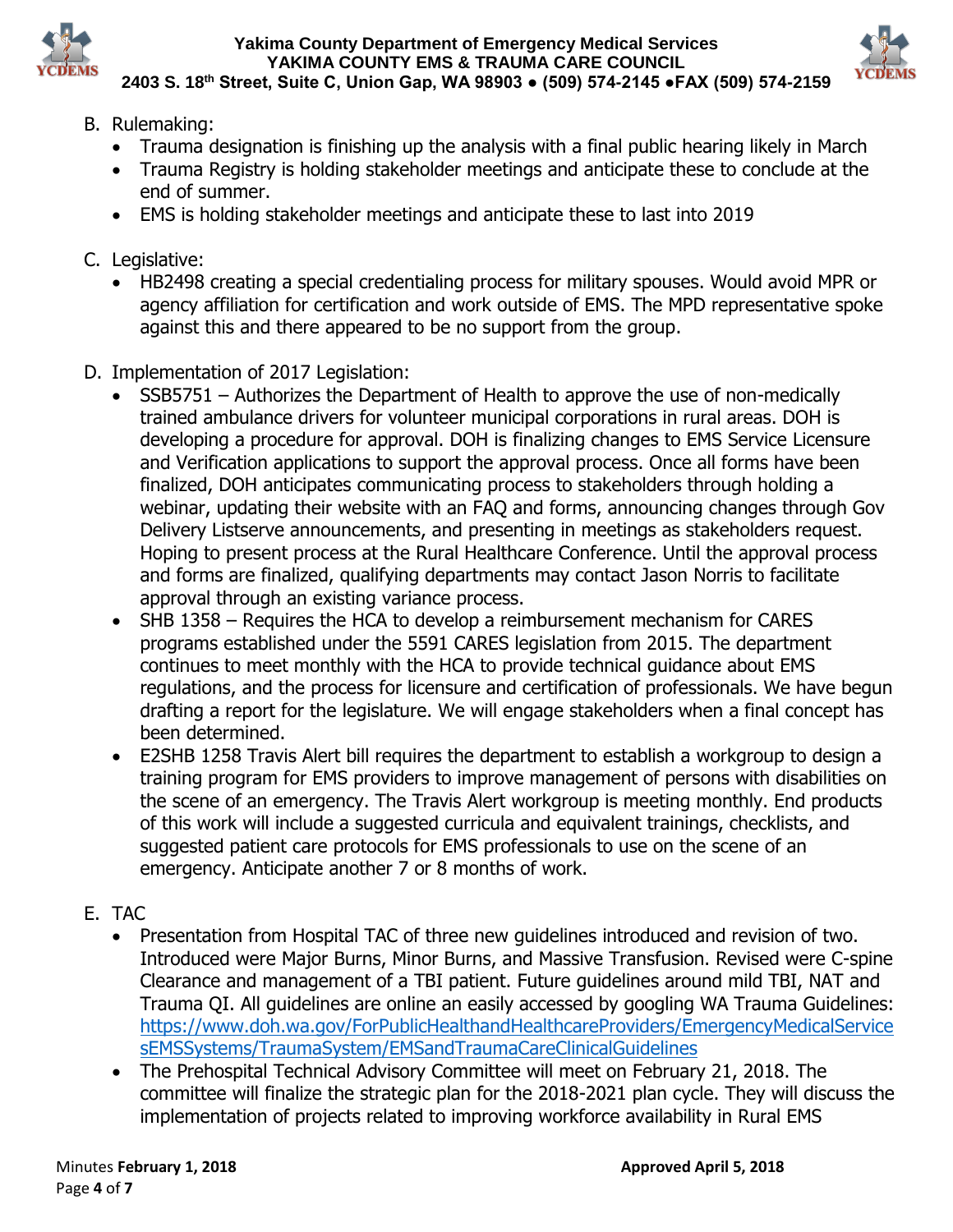



systems, the outcomes of EMS training program reconciliation project, NREMT NCCP guidance, 2017 NREMT statewide testing results, WEMSIS project updates and more.

- The Air Ambulance Workgroup continues to meet monthly and is working on the revision of the State Air Ambulance Services Strategic Plan. When completed, the plan will identify air ambulance assets and their geographical coverage. It will establish performance standards and goals for prehospital response and transport to trauma, cardiac and stroke facilities. The plan assesses utilization, identifies outcomes from previous plan cycles, and suggests strategies for improvement during the next strategic plan cycle. The plan provides recommended evidence based, peer reviewed guidance for the development of regional EMS patient care procedures and department approved MPD protocols for utilization of air ambulances. Goal date of completion is estimated for July 2018.
- Outcomes TAC will be meeting with the Pediatric TAC on data
- RAC TAC is without a Chair with the retirement of Melody Westmoreland. Review of the Strategic Plan progress. Reviewed gap analysis on patient care procedures between regions identifying the must haves vs region specific. Reviewed and commented on suggested standardization of PCP numbering and the anatomy of a PCP. PCPs and COPs provide the legal basis.

Worked on the appointment process for Regional Councils including updating the application, updating the member flow chart, and approving a draft thank you letter. The charter was revisited and approved.

# **SunCom 911: Brad Coughenour**

State budget was cut by 50% for 2018 and 2019. We have money budgeted for training in T1, T2 and EMD. All other training is zeroed out.

Lower Valley and YSO are both able to receive text to 911. Training is ongoing.

# **Department of EMS: Tony Miller**

- A. Training Report During November 1 December 31, 2017, we had 258 students completing OTEP, Makeup OTEP and In-House OTEP Makeups. The majority were OTEPs done by the EMS Office. We had 23 students attend an AHA BLS Provider course for EMT students and other EMS providers. We also completed an Initial EMS Evaluator Course and 3 Refresher EMS Evaluator Courses.
- B. Wendy Moudy EMT Course Update

The course is ongoing with 16 students. Lost 2 almost immediately because of work. Class will be done 1<sup>st</sup> of April. We anticipate there may be some students dropped to the EMR level at midterms. This will only happen if they are not passing the course.

# **7. Old Business:**

A. Response Times and Maps – Tony Miller and Dave Lynde In contact with Jason Norris regarding issues such as 3 houses alone in the North Fork of Tampico being considered urban.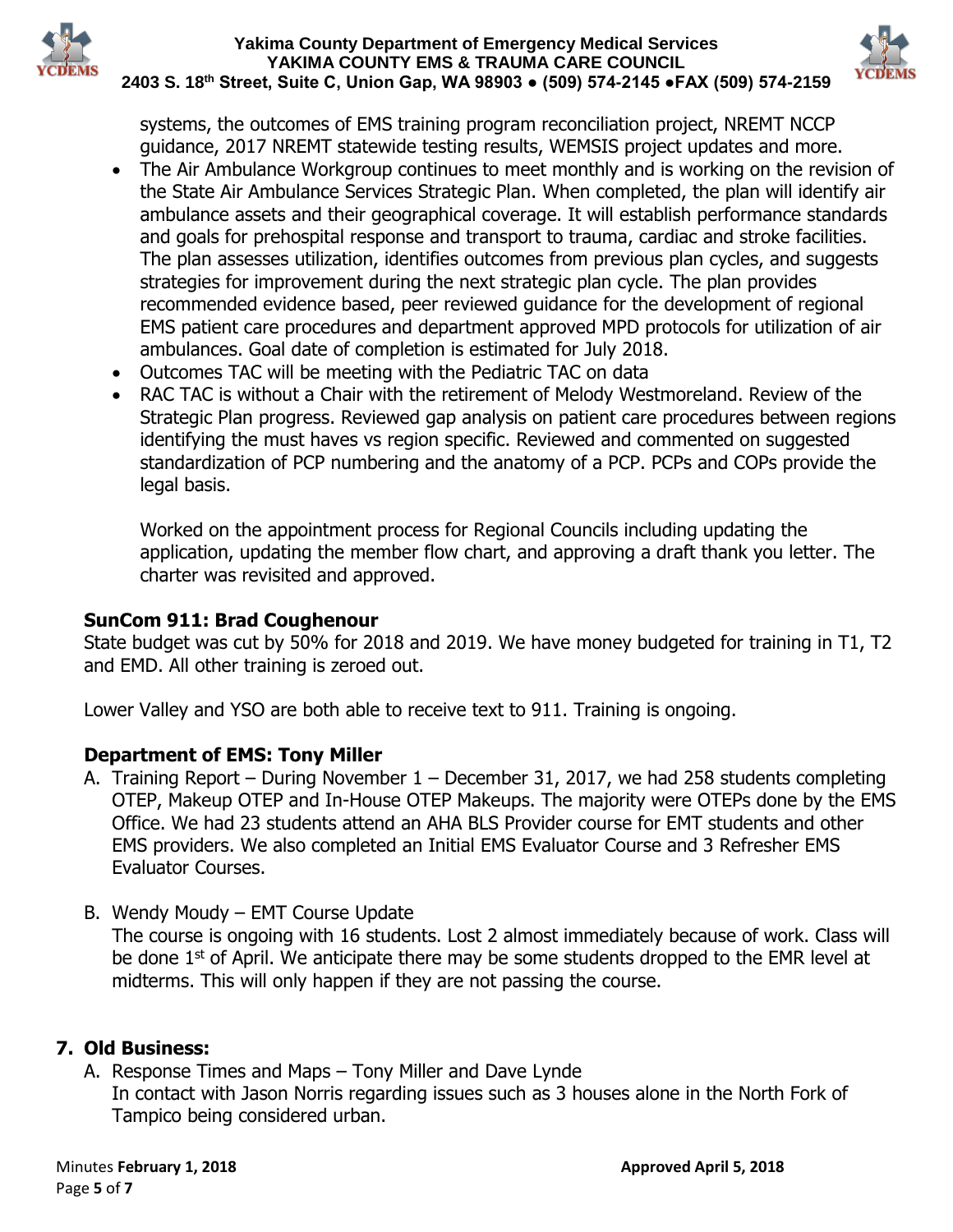



Discussion followed on trauma response areas within Yakima County and the benefits of accurate mapping data.

B. Training Topics from Regional Council – Zita Wiltgen A brief overview of the trauma system in Washington State and how it is funded.

Recognition that:

- Survival is improved if a severely injured patient is rapidly transported to the most appropriate place for care.
- Should address the continuum of care including:
	- $\triangleright$  Injury prevention
	- $\triangleright$  Prehospital care
	- $\triangleright$  Acute care
	- $\triangleright$  Rehabilitation Reintegration into society
	- $\triangleright$  A comprehensive trauma system consists of administrative and operational components such as medical direction, communication systems, training, and public education.

Regional Council Tasks

- $\triangleright$  Regional System Plan
- $\triangleright$  Min/max numbers
	- pre-hospital services
	- $\div$  hospital designation
- ▶ Regional Patient Care Procedures
- $\triangleright$  County Operating Procedures
- $\triangleright$  Address emerging issues

Local County Council Tasks

- Recommendations to Region Council & DOH,
	- $\triangleright$  Initial Training Courses,
	- $\triangleright$  MPD appointment
	- $\triangleright$  Collaborate w/ MPD COPs

The region could provide training on an as needed basis for any topic that may benefit the local council.

# **8. New Business:**

A. Jonas Landstrom is the new base manager for Airlift Northwest. Airlift Northwest will be participating and sending instructors to EMT class. Willing to do training on other topics and at agencies.

Question regarding the ceiling level for clouds. The ceiling level for the helicopter is 1000 feet. Fog is different, as it moves and may be at ground level.

B. The Washington Administration Code (WAC) 246-976 is open. DOH holding monthly meetings and input from the east side of the State is needed. If there are changes you would like to see